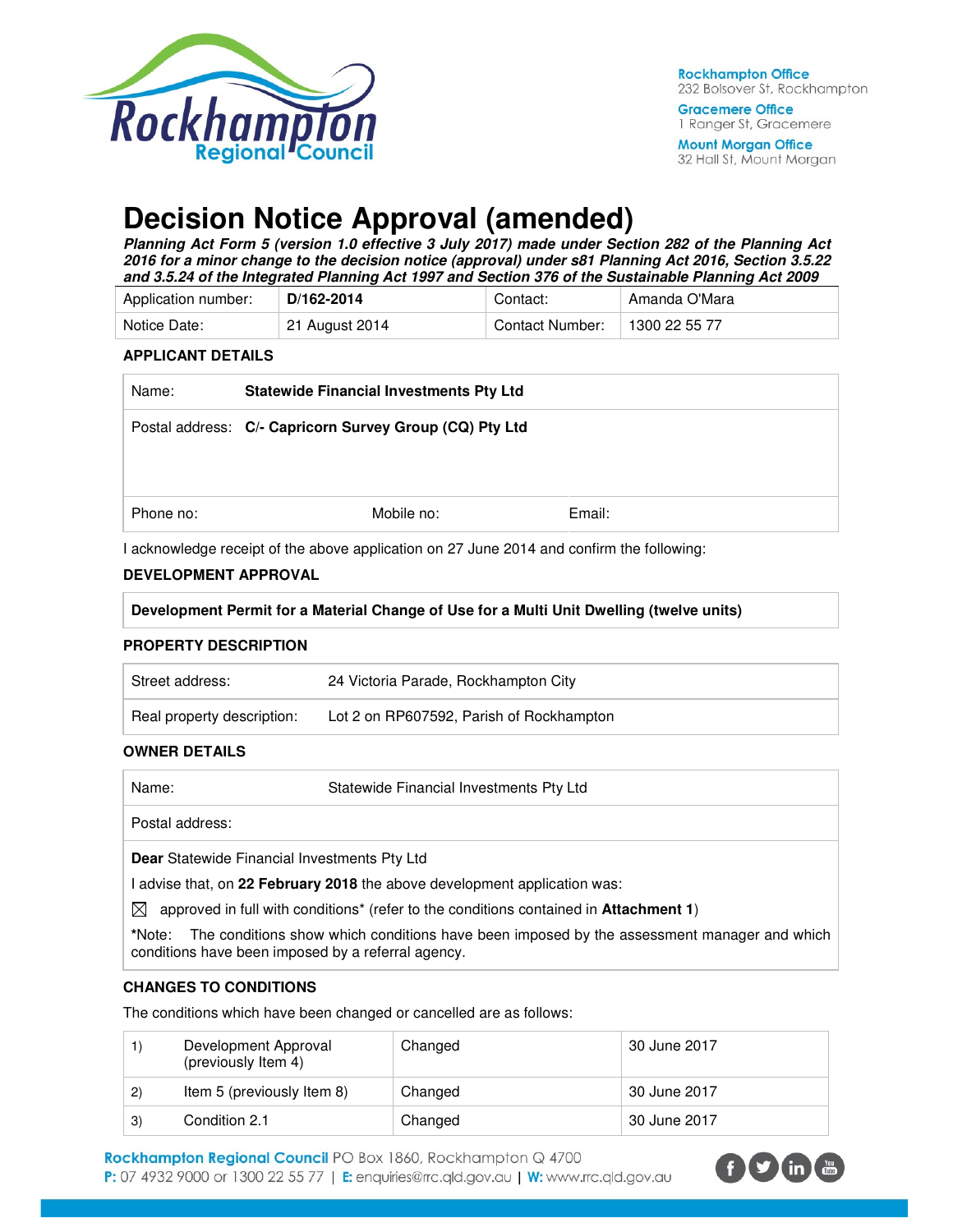| 4) | Condition 3.3 | Changed | 30 June 2017     |
|----|---------------|---------|------------------|
| 5) | ltem 6        | Changed | 22 February 2018 |
| 6) | Item 7        | Added   | 22 February 2018 |

## **1. DETAILS OF THE APPROVAL**

|                                                                                                                                                                            | <b>Development</b><br><b>Permit</b> | Preliminary<br>Approval |
|----------------------------------------------------------------------------------------------------------------------------------------------------------------------------|-------------------------------------|-------------------------|
| Development assessable under the planning scheme, a temporary local<br>planning instrument, a master plan or a preliminary approval which<br>includes a variation approval | $\times$                            |                         |

## **2. CONDITIONS**

This approval is subject to the conditions in Attachment 1.

## **3. FURTHER DEVELOPMENT PERMITS REQUIRED**

Please be advised that the following development permits are required to be obtained before the development can be carried out:

| Type of development permit required | Subject of the required development permit |
|-------------------------------------|--------------------------------------------|
| <b>Operational Works</b>            | <b>Access and Parking Works</b>            |
|                                     | Stormwater Works                           |
|                                     | Roof and Allotment Drainage                |
| <b>Building Works</b>               |                                            |
| Plumbing and Drainage Works         |                                            |

## **4. REFERRAL AGENCIES** NIL

## **5. THE APPROVED PLANS**

**The approved development must be completed and maintained generally in accordance with the approved drawings and documents:** 

| <b>Plan/Document Name</b> | <b>Plan Number</b>   | <b>Dated</b> |
|---------------------------|----------------------|--------------|
| Ground Floor              | DA.2 Sheet 3 of 13   | 12 June 2017 |
| Level 01                  | DA.3 Sheet 4 of 13   | 12 June 2017 |
| Level 02 - 05             | DA.4 Sheet 5 of 13   | 12 June 2017 |
| Level 06                  | DA.5 Sheet 6 of 13   | 12 June 2017 |
| Roof Plan                 | DA.6 Sheet 7 of 13   | 12 June 2017 |
| <b>Floor Plans</b>        | DA.7 Sheet 8 of 13   | 12 June 2017 |
| <b>Elevations East</b>    | DA.8 Sheet 9 of 13   | 12 June 2017 |
| <b>Elevations West</b>    | DA.9 Sheet 10 of 13  | 12 June 2017 |
| Elevations North & South  | DA.10 Sheet 11 of 13 | 12 June 2017 |
| Section                   | DA.11 Sheet 12 of 13 | 12 June 2017 |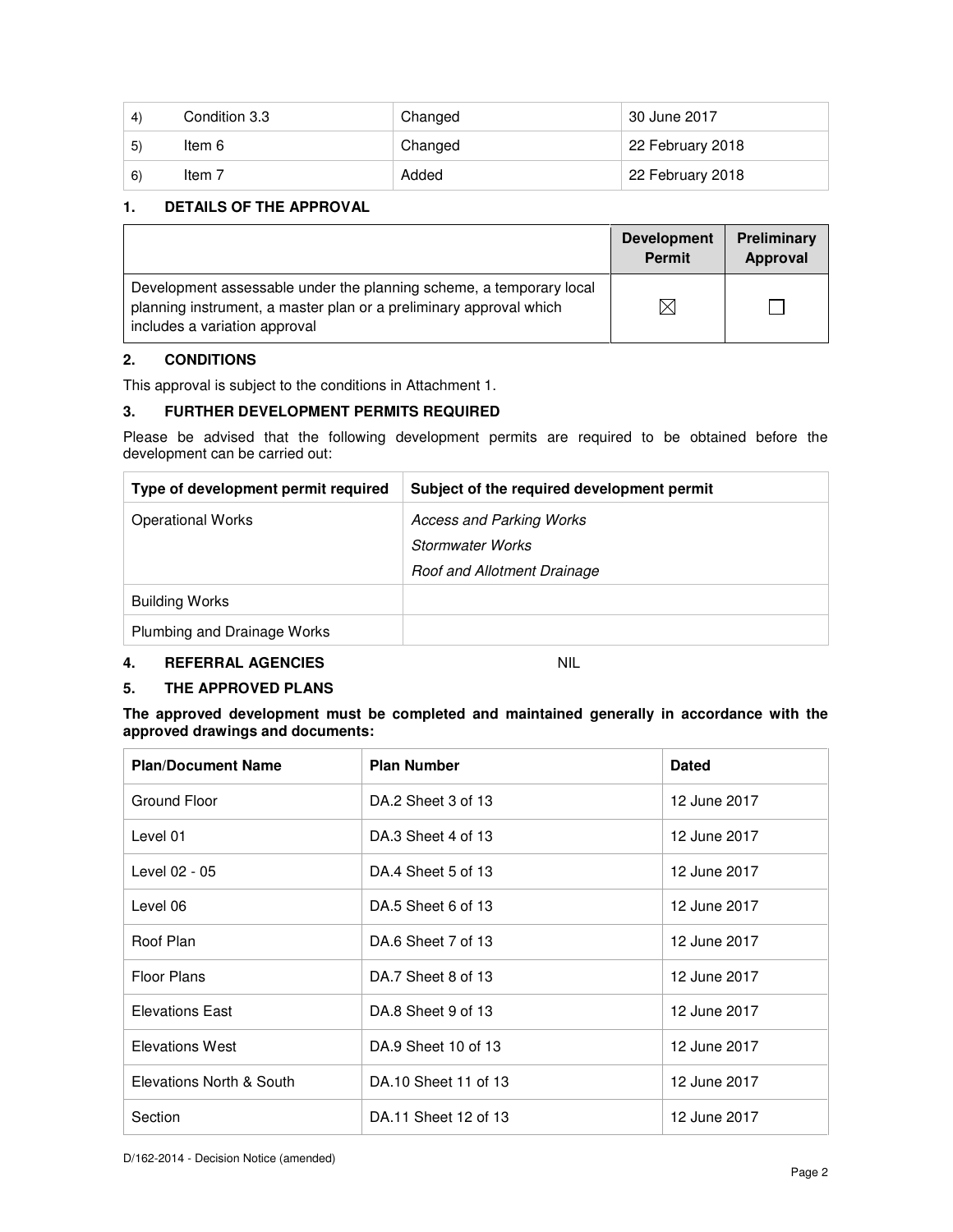| <b>Plan/Document Name</b>          | <b>Plan Number</b>                   | <b>Dated</b> |
|------------------------------------|--------------------------------------|--------------|
| Section                            | DA.12 Sheet 13 of 13                 | 12 June 2017 |
| <b>Existing Site Plan</b>          | D14.048-01 sheet 01 of 06 Revision A | May 2014     |
| Proposed Site Plan                 | D14.048-02 Sheet 02 of 06 Revision B | June 2014    |
| <b>Stormwater Calculations</b>     | D14.048-03 Sheet 03 of 06 Revision A | May 2014     |
| <b>Building Over Sewer Details</b> | D14.048-04 Sheet 04 of 06 Revision B | June 2014    |
| Vehicle Swept Paths                | D14.048-05 Sheet 05 of 06 Revision B | June 2014    |
| Service Connection Plan            | D14.048-06 Sheet 06 of 06 Revision B | June 2014    |

## **6. CURRENCY PERIOD FOR THE APPROVAL (S.85)**

The currency period for this Development Permit expires on 21 August 2019.

| Description of the<br>development      | The proposed development is for a Material Change of Use for a Multi Unit<br>Dwelling (twelve units)                                                                                                                                                                                                                                                        |  |
|----------------------------------------|-------------------------------------------------------------------------------------------------------------------------------------------------------------------------------------------------------------------------------------------------------------------------------------------------------------------------------------------------------------|--|
| <b>Reasons for Decision</b>            | An assessment of the development against the current zone purpose,<br>planning scheme codes and planning scheme policies demonstrates that the<br>proposed development will not cause significant adverse impacts on the<br>surrounding natural environment, built environment and infrastructure,<br>community facilities, or local character and amenity. |  |
| <b>Assessment</b><br><b>Benchmarks</b> | The proposed development was assessed against the following assessment<br>benchmarks:                                                                                                                                                                                                                                                                       |  |
|                                        | High Density Residential Zone Code                                                                                                                                                                                                                                                                                                                          |  |
| <b>Matters prescribed by</b>           | The State Planning Policy – Part E;                                                                                                                                                                                                                                                                                                                         |  |
| regulation                             | The Central Queensland Regional Plan;                                                                                                                                                                                                                                                                                                                       |  |
|                                        | The Rockhampton Region Planning Scheme 2015.                                                                                                                                                                                                                                                                                                                |  |
|                                        | The common material, being the material submitted with the<br>application.                                                                                                                                                                                                                                                                                  |  |

## **7. STATEMENT OF REASONS**

## **8. RIGHTS OF APPEAL**

The rights of an applicant to appeal to a tribunal or the Planning and Environment Court against a decision about a development application are set out in chapter 6, part 1 of the Planning Act 2016. For particular applications, there may also be a right to make an application for a declaration by a tribunal (see chapter 6, part 2 of the Planning Act 2016).

## Appeal by an applicant

An applicant for a development application may appeal to the Planning and Environment Court against the following:

- the refusal of all or part of the development application
- a provision of the development approval
- the decision to give a preliminary approval when a development permit was applied for
- a deemed refusal of the development application.

An applicant may also have a right to appeal to the Development tribunal. For more information, see schedule 1 of the Planning Act 2016.

The timeframes for starting an appeal in the Planning and Environment Court are set out in section 229 of the Planning Act 2016.

D/162-2014 - Decision Notice (amended)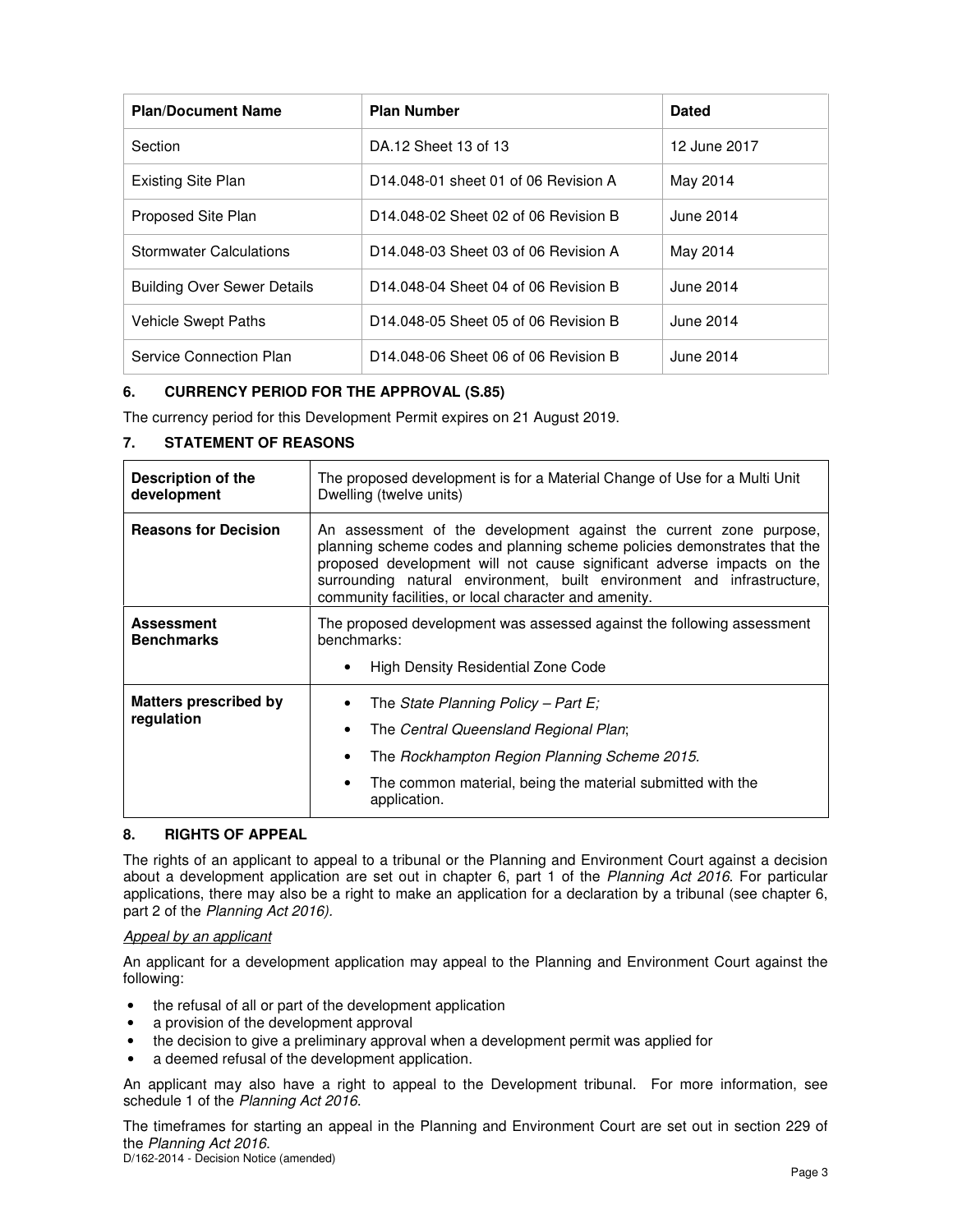**Attachment 2** is an extract from the Planning Act 2016 that sets down the applicant's appeal rights and the appeal rights of a submitter.

#### **9. WHEN THE DEVELOPMENT APPROVAL TAKES EFFECT**

This development approval takes effect:

From the time the decision notice is given  $-$  if there is no submitter and the applicant does not appeal the decision to the court.

Or

- When the submitter's appeal period ends – if there is a submitter and the applicant does not appeal the decision to the court.

Or

- Subject to the decision of the court, when the appeal is finally decided – if an appeal is made to the court.

This approval will lapse unless substantially commenced within the above stated relevant periods (refer to sections 85 of Planning Act 2016 for further details).

#### **10. ORIGINAL DECISION ASSESSMENT MANAGER**

| Name: | Tarnya Fitzgibbon             | Date: 25 August 2014 |
|-------|-------------------------------|----------------------|
|       | <b>COORDINATOR</b>            |                      |
|       | <b>DEVELOPMENT ASSESSMENT</b> |                      |

#### **11. ASSESSMENT MANAGER**

| Name: | Tarnya Fitzgibbon<br><b>COORDINATOR</b> | Signature: | Date: 27 February 2018 |
|-------|-----------------------------------------|------------|------------------------|
|       | <b>DEVELOPMENT ASSESSMENT</b>           |            |                        |

**Attachment 1 – Conditions of the approval** 

**Part 1 – Conditions imposed by the assessment manager** 

**Attachment 2—Extract on appeal rights**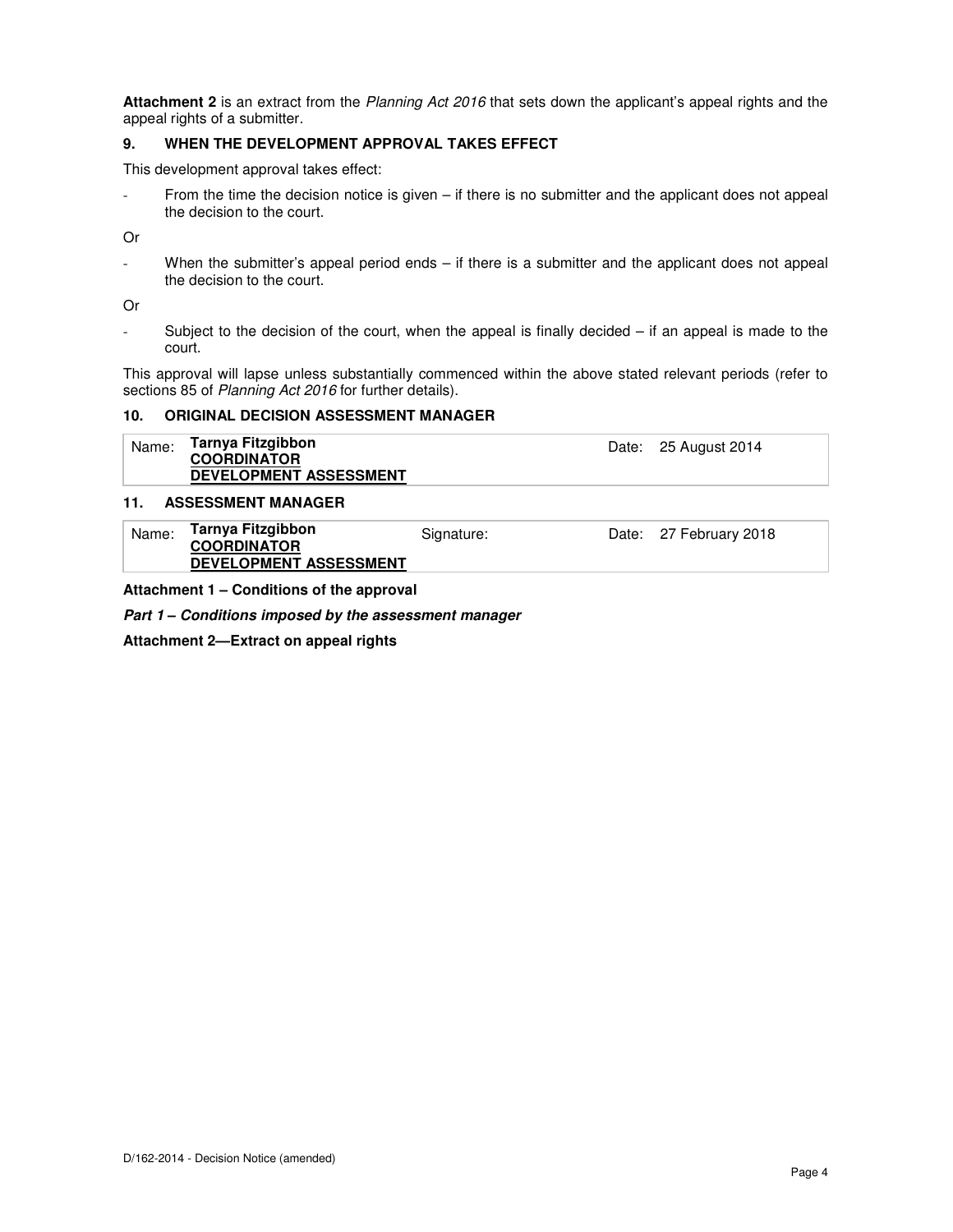

## **Attachment 1 – Part 1**

## **Rockhampton Regional Council Conditions**

PLANNING ACT 2016

## 1.0 ADMINISTRATION

- 1.1 The Developer is responsible for ensuring compliance with this approval and the Conditions of the approval by an employee, agent, contractor or invitee of the Developer.
- 1.2 Where these Conditions refer to "Council" in relation to requiring Council to approve or to be satisfied as to any matter, or conferring on the Council a function, power or discretion, that role of the Council may be fulfilled in whole or in part by a delegate appointed for that purpose by the Council.
- 1.3 All conditions of this approval must be undertaken and completed to the satisfaction of Council, at no cost to Council.
- 1.4 All conditions, works, or requirements of this approval must be undertaken and completed prior to the commencement of the use, unless otherwise stated.
- 1.5 Where applicable, infrastructure requirements of this approval must be contributed to the relevant authorities, at no cost to Council prior to the commencement of the use, unless otherwise stated.
- 1.6 The following further Development Permits must be obtained prior to the commencement of any works associated with their purposes:
	- 1.6.1 Operational Works:
		- (i) Access and Parking Works;
		- (ii) Stormwater Works; and
		- (iii) Roof and Allotment Drainage Works.
	- 1.6.2 Plumbing and Drainage Works; and
	- 1.6.3 Building Works.
- 1.7 All Development Permits for Operational Works and Plumbing and Drainage Works must be obtained prior to the issue of a Development Permit for Building Works.
- 1.8 Unless otherwise stated, all works must be designed, constructed and maintained in accordance with the relevant Council policies, guidelines and standards.
- 1.9 All engineering drawings/specifications, design and construction works must comply with the requirements of the relevant Australian Standards and must be approved, supervised and certified by a Registered Professional Engineer of Queensland.

## 2.0 APPROVED PLANS AND DOCUMENTS

2.1 The approved development must be completed and maintained generally in accordance with the approved plans and documents, except where amended by the conditions of this permit:

| <b>Plan/Document Name</b> | <b>Plan/Document Number</b> | Dated        |
|---------------------------|-----------------------------|--------------|
| Ground Floor              | DA.2 Sheet 3 of 13          | 12 June 2017 |
| Level 01                  | DA.3 Sheet 4 of 13          | 12 June 2017 |
| Level 02 - 05             | DA.4 Sheet 5 of 13          | 12 June 2017 |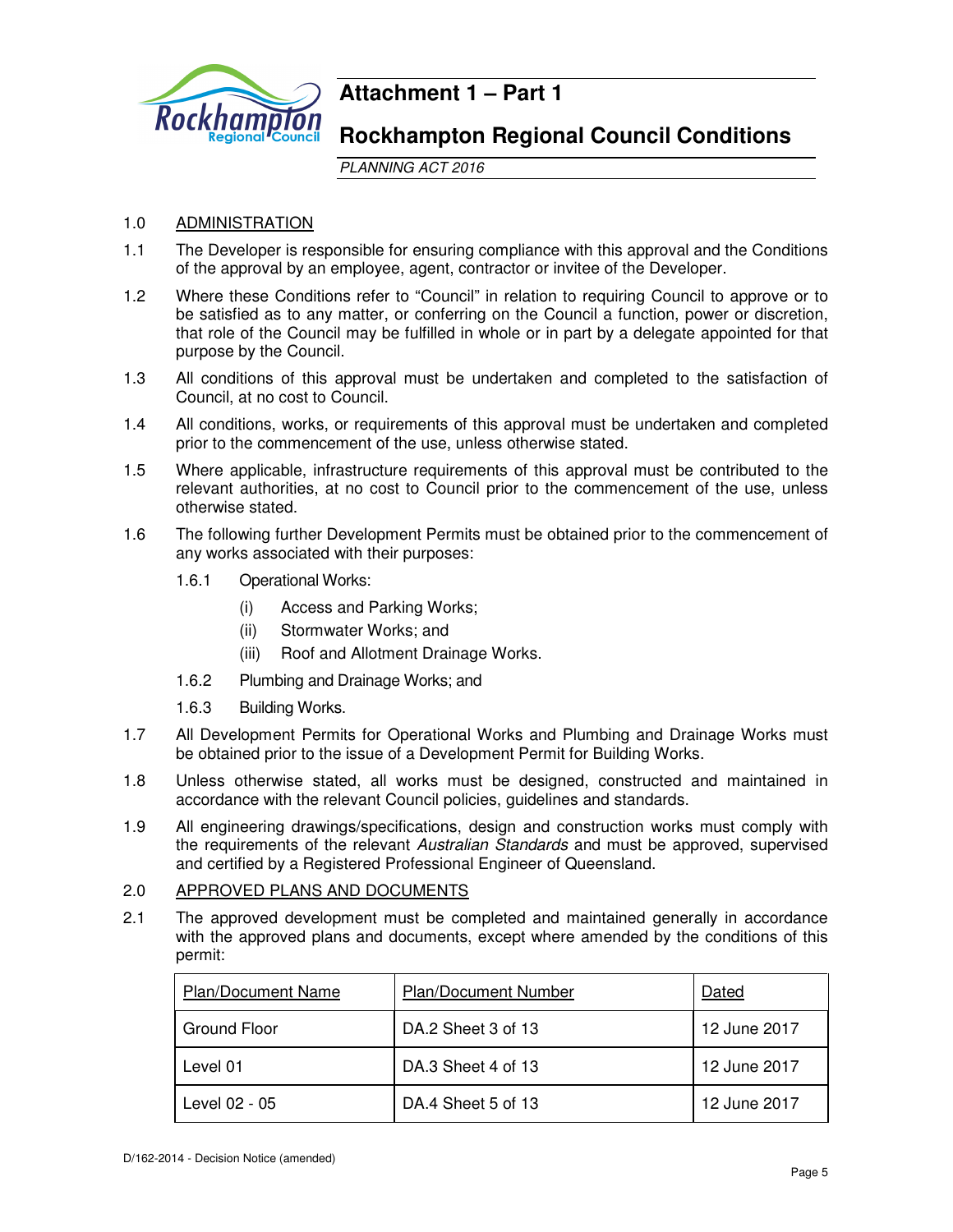| Plan/Document Name                 | <b>Plan/Document Number</b>                      | Dated            |
|------------------------------------|--------------------------------------------------|------------------|
| Level 06                           | DA.5 Sheet 6 of 13                               | 12 June 2017     |
| Roof Plan                          | DA.6 Sheet 7 of 13                               | 12 June 2017     |
| <b>Floor Plans</b>                 | DA.7 Sheet 8 of 13                               | 12 June 2017     |
| <b>Elevations East</b>             | DA 8 Sheet 9 of 13                               | 12 June 2017     |
| <b>Elevations West</b>             | DA 9 Sheet 10 of 13                              | 12 June 2017     |
| Elevations North & South           | DA 10 Sheet 11 of 13                             | 12 June 2017     |
| Section                            | DA.11 Sheet 12 of 13                             | 12 June 2017     |
| Section                            | DA.12 Sheet 13 of 13                             | 12 June 2017     |
| <b>Existing Site Plan</b>          | D14.048-01 sheet 01 of 06 Revision A             | May 2014         |
| Proposed Site Plan                 | D14,048-02 Sheet 02 of 06 Revision B             | June 2014        |
| <b>Stormwater Calculations</b>     | D14.048-03 Sheet 03 of 06 Revision A             | May 2014         |
| <b>Building Over Sewer Details</b> | D14,048-04 Sheet 04 of 06 Revision B             | <b>June 2014</b> |
| <b>Vehicle Swept Paths</b>         | D14.048-05 Sheet 05 of 06 Revision B             | June 2014        |
| <b>Service Connection Plan</b>     | D <sub>14</sub> 048-06 Sheet 06 of 06 Revision B | June 2014        |

- 2.2 Where there is any conflict between the conditions of this approval and the details shown on the approved plans and documents, the conditions of approval must prevail.
- 2.3 Where conditions require the above plans or documents to be amended, the revised document(s) must be submitted for endorsement by Council prior to the submission of a Development Application for Operational Works.
- 3.0 ACCESS AND PARKING WORKS
- 3.1 A Development Permit for Operational Works (access and parking works) must be obtained prior to the commencement of any access and parking works on the site.
- 3.2 All works must be designed and constructed in accordance with the approved plans (refer to condition 2.1), Capricorn Municipal Development Guidelines, Australian Standard AS2890 "Parking Facilities" and the conditions of a Development Permit for Operational Works (access and parking works).
- 3.3 A minimum of nineteen (19) parking spaces must be provided on site, this includes twelve (12) covered resident parking spaces and seven (7) visitors' parking spaces, including one (1) parking space for disabled persons. The visitor car parks must be clearly marked as 'Visitor Parking' prior to the commencement of the use.
- 3.4 Universal access parking spaces must be provided in accordance with Australian Standard AS2890.6 "Parking Facilities - Off-Street parking for people with disabilities".
- 3.5 All parking, access and manoeuvring areas must be paved or sealed.
- 3.6 All vehicle operations associated with the development must be directed by suitable directional, informative, regulatory or warning signs in accordance with Australian Standard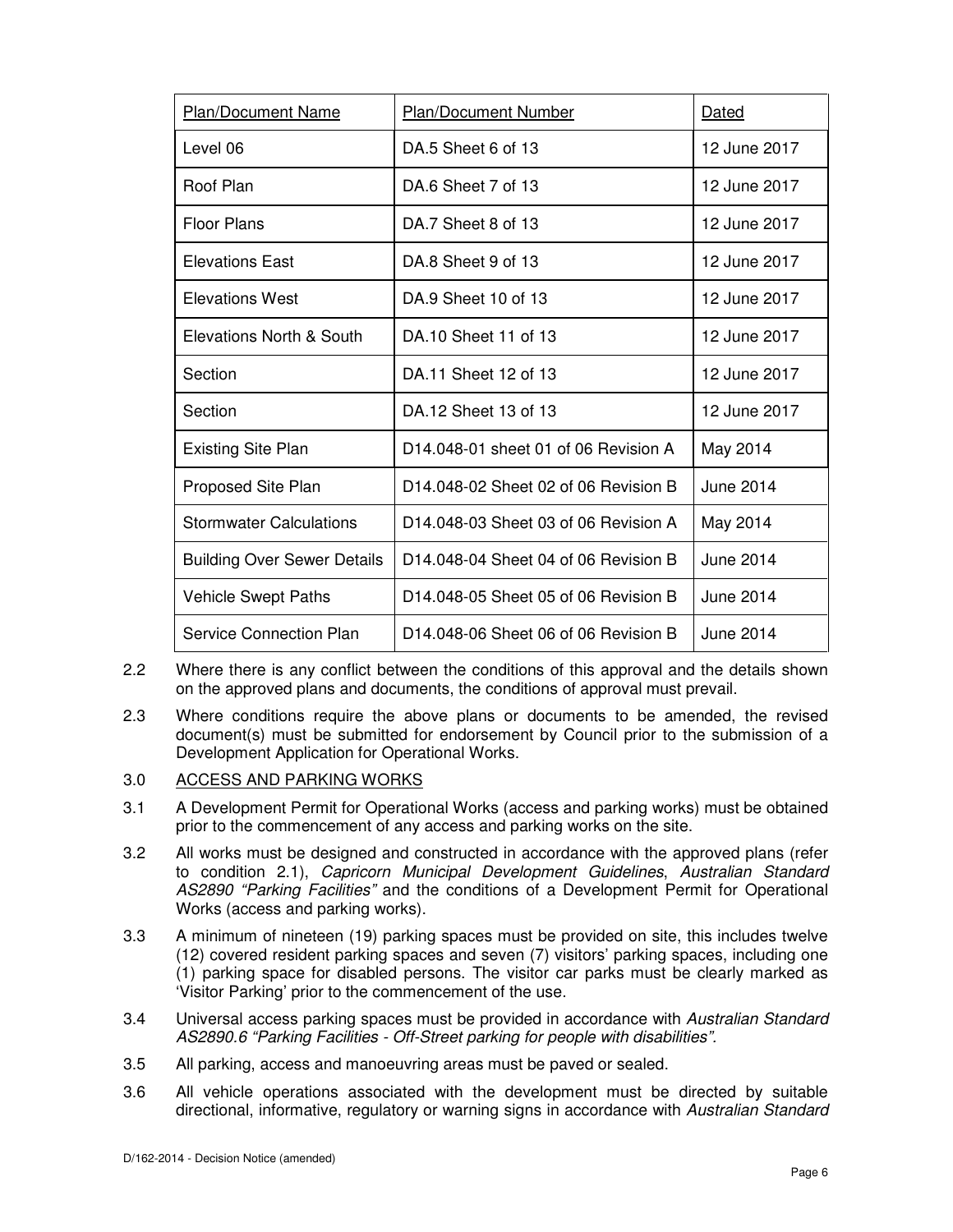AS1742.1 "Manual of Uniform Traffic Control Devices" and Australian Standard AS2890.1 "Parking Facilities – Off-street Car Parking".

- 3.7 Road signage and pavement markings must be installed in accordance with the Australian Standard AS1742.1 "Manual of Uniform Traffic Control Devices".
- 3.8 Any application for a Development Permit for Operational Works (access and parking works) must be accompanied by detailed and scaled plans which demonstrate the turning movements/swept paths of the largest vehicle to access the site including refuse collection vehicles.
- 3.9 All vehicle operation areas must be illuminated in accordance with the requirements of Australian Standard AS1158 "Lighting for Roads and Public Spaces".
- 4.0 SEWERAGE WORKS
- 4.1 All works must be designed and constructed in accordance with the approved plans (refer to condition 2.1), Capricorn Municipal Development Guidelines, Water Supply (Safety and Reliability) Act and the Plumbing and Drainage Act.
- 4.2 The development must be connected to Council's reticulated sewerage network.
- 4.3 The existing sewerage connection point(s) at the subject site must be disconnected.
- 4.4 A new sewerage connection point must be provided at the subject site.
- 4.5 All works must be undertaken in accordance with a Council Building Over/Adjacent to Local Government Sewerage Infrastructure Policy.
- 4.6 Sewer connections located within trafficable areas must be raised or lowered to suit the finished surface levels and must be provided with trafficable lids.

## 5.0 WATER WORKS

- 5.1 All works must be designed and constructed in accordance with the approved plans (refer to condition 2.1), Capricorn Municipal Development Guidelines, Water Supply (Safety and Reliability) Act and the Plumbing and Drainage Act.
- 5.2 The development must be connected to Council's reticulated water network.
- 5.3 The existing water connection point(s) at Quay Lane must be disconnected.
- 5.4 A new water connection point must be provided with a 150 millimetre water main at the Victoria Parade road reserve.
- 5.5 The proposed development must be provided with a master meter at the property boundary and sub meters for each sole occupancy building in accordance with the Queensland Plumbing and Drainage Code and Council's Sub-metering Policy.
- 5.6 Water meter boxes located within trafficable areas must be raised or lowered to suit the finished surface level and must be provided with heavy duty trafficable lids.
- 5.7 The applicant must ensure adequate fire fighting protection is available from the existing hydrant within the Victoria Parade and Quay Lane road reserve and also from the on-site fire fighting equipment for the proposed development. Should adequate protection not be achievable, upgrade of on-site fire fighting equipment, internal pillar hydrant, water tanks, and pumps may be required.

## 6.0 PLUMBING AND DRAINAGE WORKS

- 6.1 All internal plumbing and sanitary drainage works must be in accordance with regulated work under the Plumbing and Drainage Act and Council's Plumbing and Drainage Policies.
- 6.2 Hoses must be provided at the refuse container area, and washdown must be drained to the sewer in accordance with a Plumbing and Drainage Permit and Sewerage Trade Waste Permit.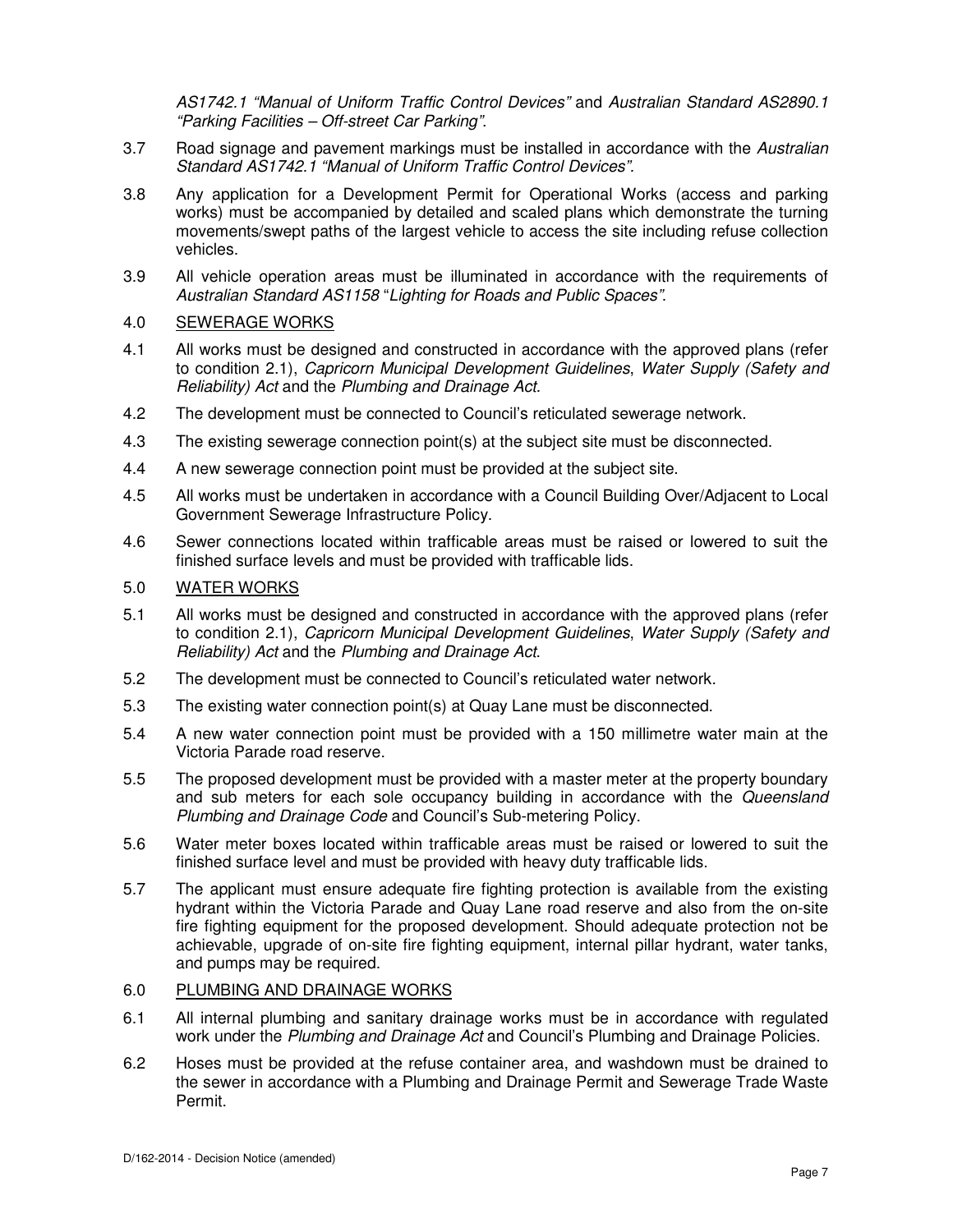## 7.0 STORMWATER WORKS

- 7.1 A Development Permit for Operational Works (stormwater works) must be obtained prior to the commencement of any stormwater works on the site.
- 7.2 All stormwater drainage works must be designed and constructed in accordance with the approved plans (refer to condition 2.1), Queensland Urban Drainage Manual, Capricorn Municipal Development Guidelines, sound engineering practice and the provisions of a Development Permit for Operational Works (stormwater works).
- 7.3 All stormwater must drain to a demonstrated lawful point of discharge and must not adversely affect adjoining land or infrastructure in comparison to the pre-development condition by way of blocking, altering or diverting existing stormwater runoff patterns or have the potential to cause damage to other infrastructure.
- 7.4 The Operational Works (stormwater works) application must include an assessment of how the development meets the water quality objectives of the State Planning Policy 2014.
- 7.5 The proposed development must achieve no increase in peak stormwater runoff for a selected range of storm events up to and including the one in one hundred year storm event (100 year Average Recurrence Interval) for the post development condition.

## 8.0 ROOF AND ALLOTMENT DRAINAGE WORKS

- 8.1 A Development Permit for Operational Works (roof and allotment drainage works) must be obtained prior to the commencement of any drainage works on the site.
- 8.2 All roof and allotment drainage must be in accordance with the requirements of the Queensland Urban Drainage Manual and the Capricorn Municipal Development Guidelines.
- 8.3 All roof and allotment drainage must be discharged such that it does not restrict, impair or change the natural flow of runoff water or cause a nuisance to adjoining properties or infrastructure.

## 9.0 SITE WORKS

- 9.1 All earthworks must be undertaken in accordance with Australian Standards, AS3798 "Guidelines on Earthworks for Commercial and Residential Developments".
- 9.2 If preliminary testing indicates that acid sulphate soils are present in the areas to be excavated, a more detailed acid sulphate soil investigation must be completed, and an appropriate management plan submitted to Council as part of any application for a Development Permit for Operational Works (site works).
- 9.3 Site works must be constructed such that they do not, at any time, in any way restrict, impair or change the natural flow of runoff water, or cause a nuisance or worsening to adjoining properties or infrastructure.

## 10.0 BUILDING WORKS

- 10.1 All external elements, such as air conditioners, must be adequately screened from public view, to Council's satisfaction. Noise from any external elements, such as air conditioners, must not exceed the limits specified in the Environmental Protection Act.
- 10.2 Any lighting devices associated with the development, such as sensory lighting, must be positioned on the site and shielded so as not to cause glare or other nuisance to nearby residents and motorists. Night lighting must be designed, constructed and operated in accordance with Australian Standard AS4282 "Control of the obtrusive effects of outdoor lighting".
- 10.3 Impervious paved and drained washdown areas to accommodate all refuse containers must be provided. The areas must be aesthetically screened from any road frontage or adjoining property.
- 10.4 All waste storage areas must be:

10.4.1 aesthetically screened from any road frontage or adjoining property;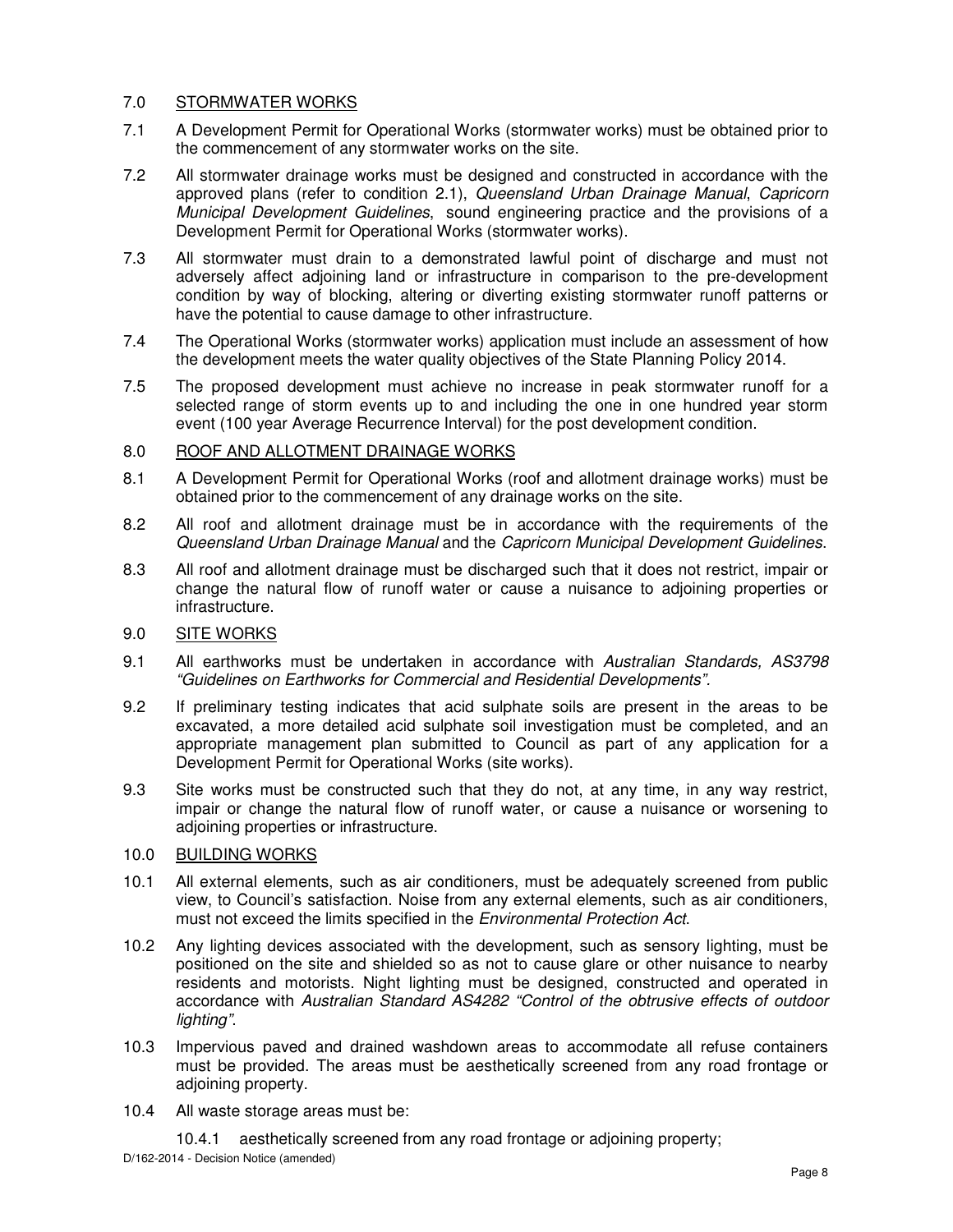- 10.4.2 surrounded by at least a 1.8 metre high fence that obstructs from view the contents of the bin compound by any member of the public from any public place; and
- 10.4.3 of a minimum size to accommodate skip type bins in accordance with the Environmental Protection (Waste Management) Regulations.

#### 11.0 LANDSCAPING WORKS

- 11.1 Landscaping must be provided generally in accordance with the approved plans (refer to condition 2.1).
- 11.2 In addition to the proposed landscaping, a minimum of three (3) shrubs must be planted in front of the wall closest to Victoria Parade which will have a mature height of approximately one (1) metre.
- 11.3 Large trees must not be planted within one (1) metre of the centreline of any sewerage infrastructure. Small shrubs and groundcover are acceptable.
- 11.4 The landscaped areas must be subject to an ongoing maintenance and replanting programme (if necessary).

## 12.0 ELECTRICITY AND TELECOMMUNICATIONS

- 12.1 Underground electricity and telecommunication connections must be provided to the proposed development to the standards of the relevant authorities.
- 12.2 Evidence must be provided of a Telecommunications Infrastructure Provisioning Confirmation and Certificate of Electricity Supply with the relevant service providers to provide the use with telecommunication and live electricity connections, in accordance with the requirements of the relevant authorities prior to the commencement of the use.

## 13.0 ASSET MANAGEMENT

- 13.1 Any alteration necessary to electricity, telephone, water mains, sewerage mains, and/or public utility installations resulting from the development or in connection with the development, must be at full cost to the Developer.
- 13.2 Any damage to existing kerb and channel, pathway or roadway (including removal of concrete slurry from public land, pathway, roads, kerb and channel and stormwater gullies and drainage lines) which may occur during any works carried out in association with the approved development must be repaired. This must include the reinstatement of the existing traffic signs and pavement markings which may have been removed.

## 14.0 ENVIRONMENTAL

- 14.1 Any application for a Development Permit for Operational Works must be accompanied by an Erosion and Sediment Control Plan which addresses, but is not limited to, the following:
	- (i) objectives;
	- (ii) site location / topography;
	- (iii) vegetation;
	- (iv) site drainage;
	- (v) soils;
	- (vi) erosion susceptibility;
	- (vii) erosion risk;
	- (viii) concept;
	- (ix) design; and
	- (x) implementation, for the construction and post construction phases of work.
- 14.2 The Environmental Management Plan approved as part of a Development Permit for Operational Works must be part of the contract documentation for the development works.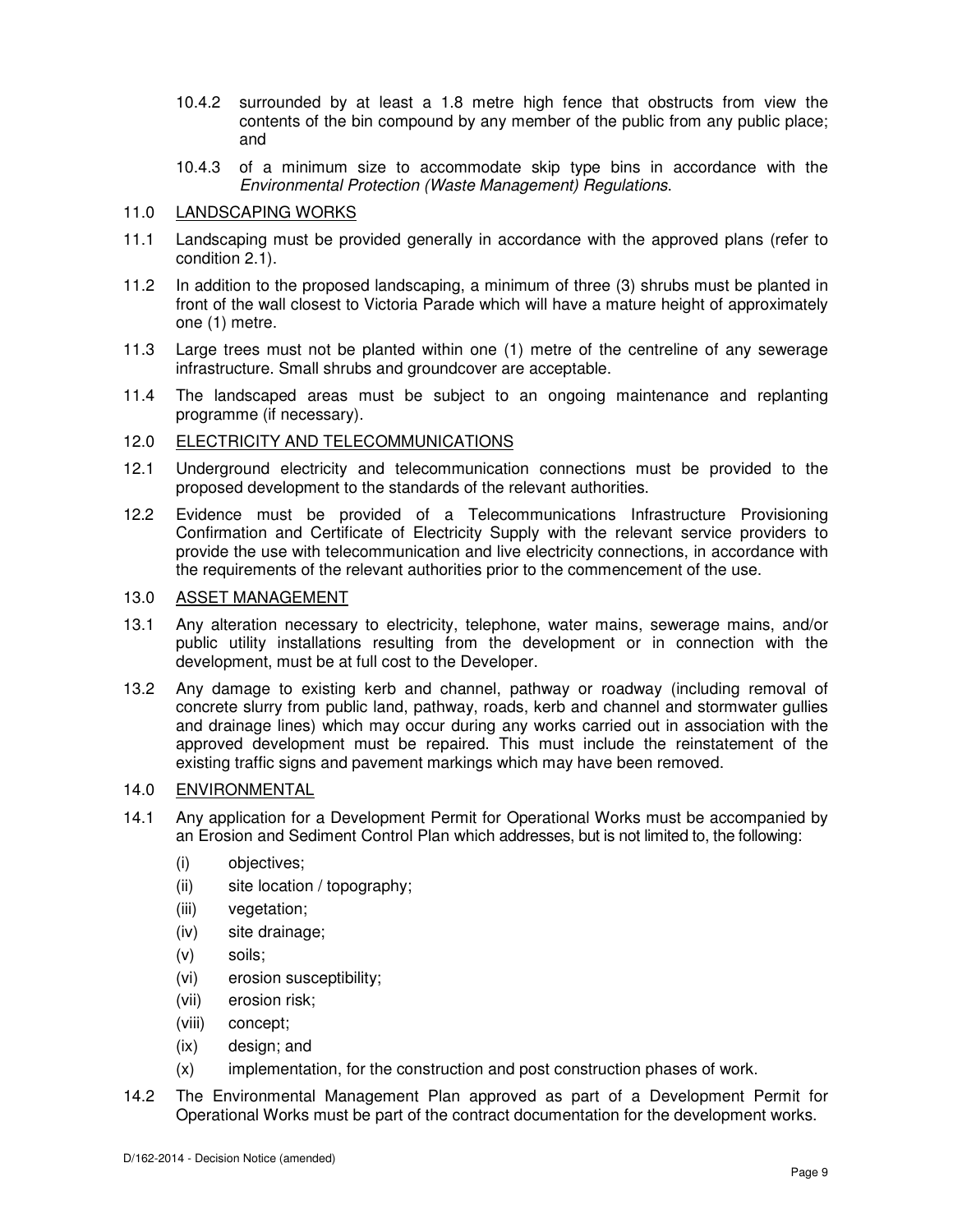14.3 The Erosion Control and Stormwater Control Management Plan must be implemented and maintained on-site for the duration of the works, and until all exposed soil areas are permanently stabilised (for example, turfed, hydromulched, concreted, landscaped). The prepared Erosion Control and Stormwater Control Management Plan must be available onsite for inspection by Council Officers during those works.

## 15.0 OPERATING PROCEDURES

- 15.1 All construction materials, waste, waste skips, machinery and contractors' vehicles must be located and stored or parked within the site. No storage of materials, parking of construction machinery or contractors' vehicles will be permitted in Victoria Parade or Quay Lane.
- 15.2 All waste storage areas must be kept in a clean and tidy condition in accordance with Environmental Protection (Waste Management) Regulations.
- 15.3 No waste material is permitted to be stored external to the waste storage enclosures.

## ADVISORY NOTES

## NOTE 1. Aboriginal Cultural Heritage

It is advised that under Section 23 of the Aboriginal Cultural Heritage Act 2003, a person who carries out an activity must take all reasonable and practicable measures to ensure the activity does not harm Aboriginal Cultural Heritage (the "cultural heritage duty of care"). Maximum penalties for breaching the duty of care are listed in the Aboriginal Cultural Heritage legislation. The information on Aboriginal Cultural Heritage is available on the Department of Aboriginal and Torres Strait Islander and Multicultural Affairs website: www.datsima.qld.gov.au.

## NOTE 2. General Environmental Duty

General environmental duty under the *Environmental Protection Act 1994* prohibits unlawful environmental nuisance caused by noise, aerosols, particles, dust, ash, fumes, light, odour or smoke beyond the boundaries of the property during all stages of the development including earthworks, construction and operation.

## NOTE 3. General Safety Of Public During Construction

The Work Health and Safety Act 2011 and Manual of Uniform Traffic Control Devices must be complied with in carrying out any construction works, and to ensure safe traffic control and safe public access in respect of works being constructed on a road.

## NOTE 4. Adopted Infrastructure Charges Notice

This application is subject to infrastructure charges in accordance with Council policies. The charges are presented on an Adopted Infrastructure Charges Notice.

## NOTE 5. Airport Operations

Further contact with Rockhampton Airport is required prior to construction in relation to cranes to be utilised for the construction of the development.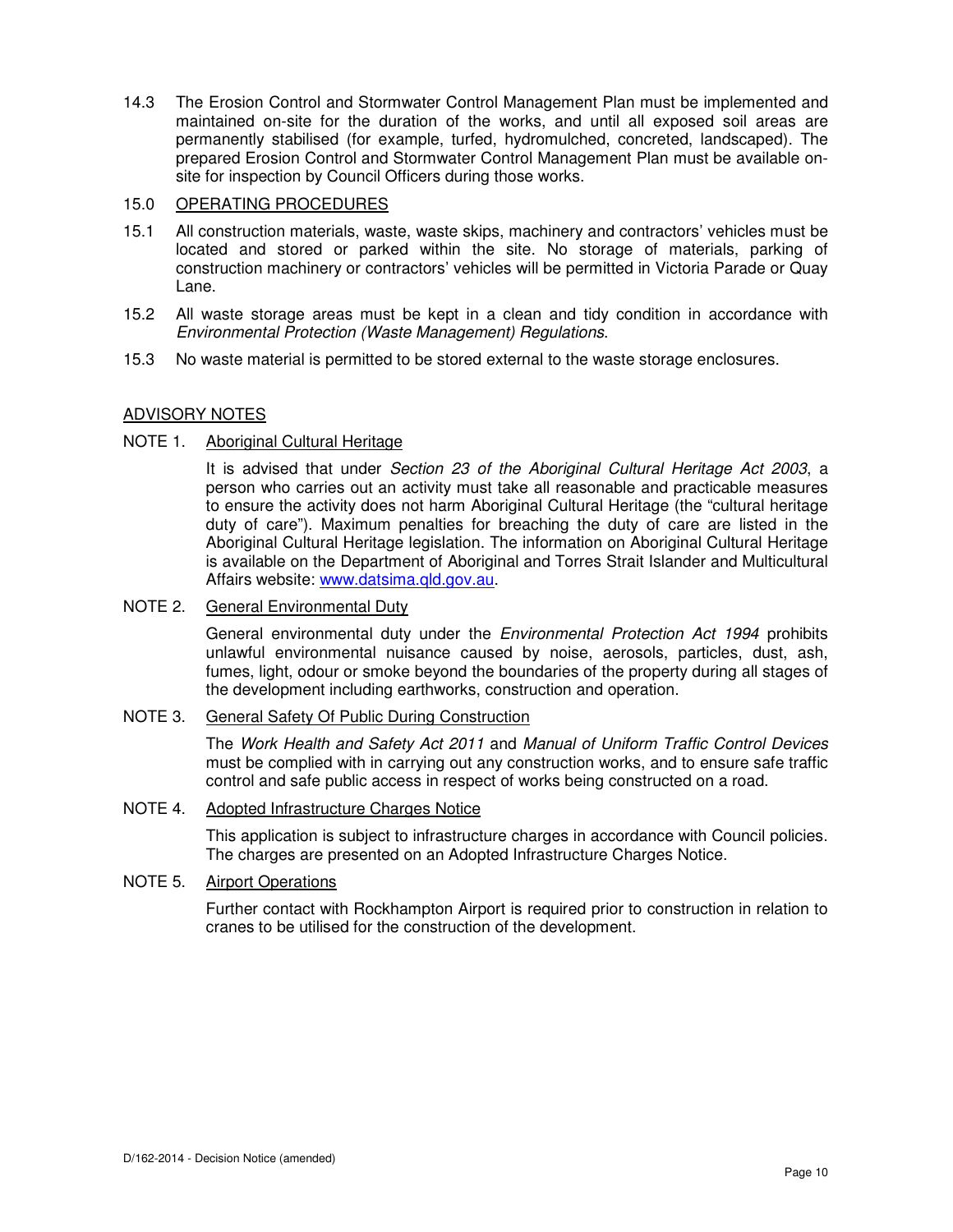

# **Attachment 2 - Appeal Rights**

PLANNING ACT 2016

The following is an extract from the Planning Act 2016 (Chapter 6)

#### **Appeal rights**

#### **229 Appeals to tribunal or P&E Court**

- (1) Schedule 1 states—
	- (a) matters that may be appealed to— (i) either a tribunal or the P&E Court; or (ii) only a tribunal; or
		- (iii) only the P&E Court; and
	- (b) the person—
		- (i) who may appeal a matter (the **appellant**); and
		- (ii) who is a respondent in an appeal of the matter; and (iii) who is a co-respondent in an appeal of the matter;
		- and (iv) who may elect to be a co-respondent in an appeal of the matter.
- (2) An appellant may start an appeal within the appeal period.
- (3) The **appeal period** is—
	- (a) for an appeal by a building advisory agency—10 business days after a decision notice for the decision is given to the agency or
	- (b) for an appeal against a deemed refusal—at any time after the deemed refusal happens; or
	- (c) for an appeal against a decision of the Minister, under chapter 7, part 4, to register premises or to renew the registration of premises—20 business days after a notice is published under section 269(3)(a) or (4); or
	- (d) for an appeal against an infrastructure charges notice— 20 business days after the infrastructure charges notice is given to the person; or
	- (e) for an appeal about a deemed approval of a development application for which a decision notice has not been given—30 business days after the applicant gives the deemed approval notice to the assessment manager; or
	- (f) for any other appeal—20 business days after a notice of the decision for the matter, including an enforcement notice, is given to the person.
	- Note—

See the P&E Court Act for the court's power to extend the appeal period.

- (4) Each respondent and co-respondent for an appeal may be heard in the appeal.
- (5) If an appeal is only about a referral agency's response, the assessment manager may apply to the tribunal or P&E Court to withdraw from the appeal.
- (6) To remove any doubt, it is declared that an appeal against an infrastructure charges notice must not be about—
	- (a) the adopted charge itself; or
	- (b) for a decision about an offset or refund—
		- (i) the establishment cost of trunk infrastructure identified in a LGIP; or
	- (ii) the cost of infrastructure decided using the method included in the local government's charges resolution.

#### **230 Notice of appeal**

- (1) An appellant starts an appeal by lodging, with the registrar of the tribunal or P&E Court, a notice of appeal that— (a) is in the approved form; and
	- (b) succinctly states the grounds of the appeal.
- (2) The notice of appeal must be accompanied by the required fee.
- (3) The appellant or, for an appeal to a tribunal, the registrar must, within the service period, give a copy of the notice of appeal to—
	- (a) the respondent for the appeal; and
	- (b) each co-respondent for the appeal; and
	- D/162-2014 Decision Notice (amended)
- (c) for an appeal about a development application under schedule 1, table 1, item 1—each principal submitter for the development application; and
- (d) for an appeal about a change application under schedule 1, table 1, item 2—each principal submitter for the change application; and
- (e) each person who may elect to become a co-respondent for the appeal, other than an eligible submitter who is not a principal submitter in an appeal under paragraph (c) or (d); and
- (f) for an appeal to the P&E Court—the chief executive; and
- (g) for an appeal to a tribunal under another Act—any other person who the registrar considers appropriate.
- (4) The **service period** is—
	- (a) if a submitter or advice agency started the appeal in the P&E Court—2 business days after the appeal is started; or
	- (b) otherwise—10 business days after the appeal is started.
- (5) A notice of appeal given to a person who may elect to be a co-respondent must state the effect of subsection
- (6) A person elects to be a co-respondent by filing a notice of election, in the approved form, within 10 business days after the notice of appeal is given to the person*.*
- **231 Other appeals**
- (1) Subject to this chapter, schedule 1 and the P&E Court Act, unless the Supreme Court decides a decision or other matter under this Act is affected by jurisdictional error, the decision or matter is non-appealable.
- (2) The Judicial Review Act 1991, part 5 applies to the decision or matter to the extent it is affected by jurisdictional error.
- (3) A person who, but for subsection (1) could have made an application under the Judicial Review Act 1991 in relation to the decision or matter, may apply under part 4 of that Act for a statement of reasons in relation to the decision or matter.
- (4) In this section— **decision** includes—
	- (a) conduct engaged in for the purpose of making a decision; and
	- (b) other conduct that relates to the making of a decision; and
	- (c) the making of a decision or the failure to make a decision; and
	- (d) a purported decision; and
	- (e) a deemed refusal.

**non-appealable**, for a decision or matter, means the decision or matter—

- (a) is final and conclusive; and
- (b) may not be challenged, appealed against, reviewed, quashed, set aside or called into question in any other way under the Judicial Review Act 1991 or otherwise, whether by the Supreme Court, another court, a tribunal or another entity; and
- (c) is not subject to any declaratory, injunctive or other order of the Supreme Court, another court, a tribunal or another entity on any ground.

#### **232 Rules of the P&E Court**

- (1) A person who is appealing to the P&E Court must comply with the rules of the court that apply to the appeal.
- (2) However, the P&E Court may hear and decide an appeal even if the person has not complied with rules of the P&E Court.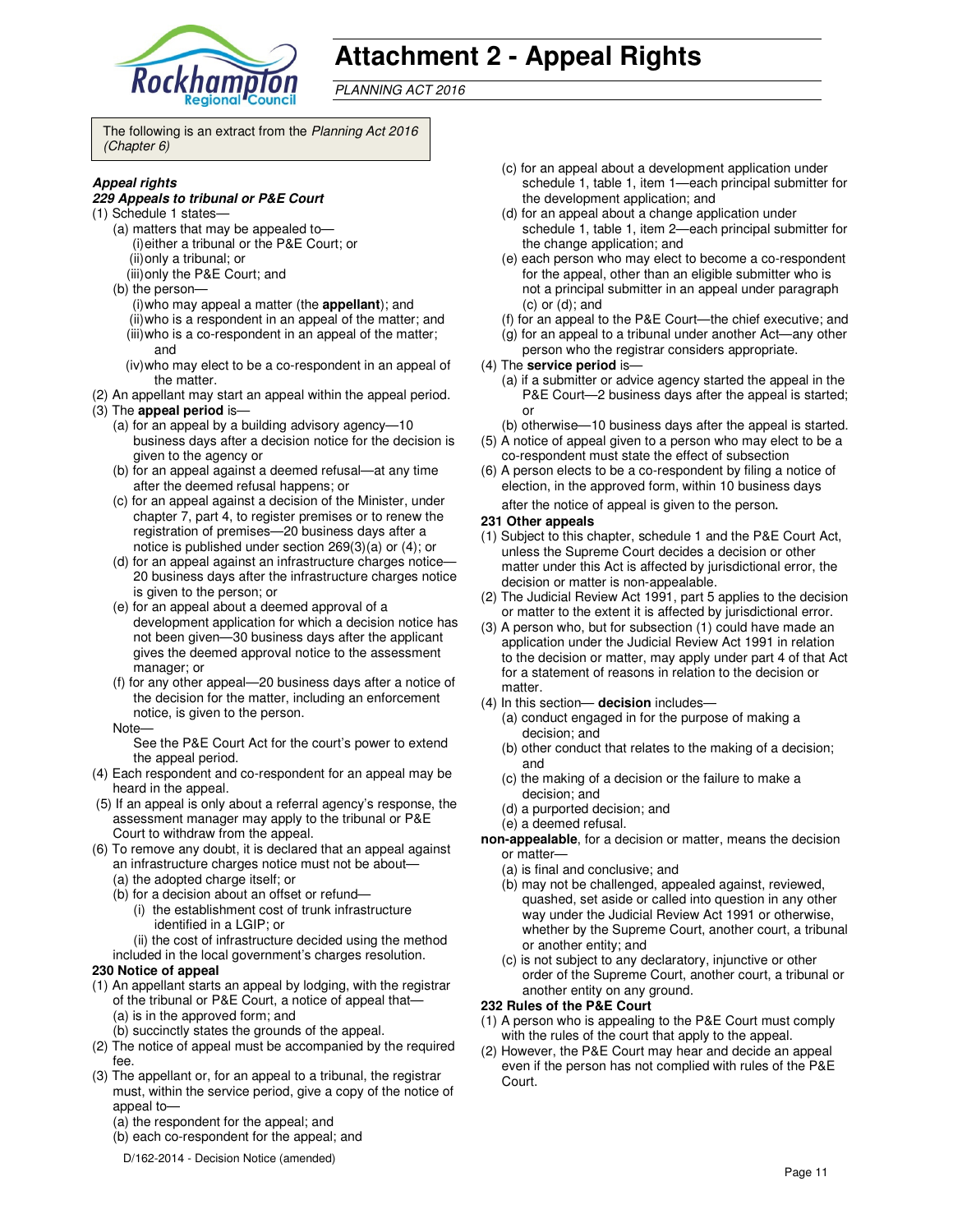

# **Appeal Rights**

PLANNING ACT 2016

## **Schedule 1**

#### **Appeals section 229 1 Appeal rights and parties to appeals**

- (1) Table 1 states the matters that may be appealed to—(a) the P&E court; or (b) a tribunal.
- (2) However, table 1 applies to a tribunal only if the matter involves—
	- (a) the refusal, or deemed refusal of a development application, for—
	- (i) a material change of use for a classified building; or
	- (ii) operational work associated with building work, a retaining wall, or a tennis court; or (b) a provision of a development approval for—
	- (i) a material change of use for a classified building; or
- (ii) operational work associated with building work, a retaining wall, or a tennis court; or
	- (c) if a development permit was applied for—the decision to give a preliminary approval for—
		- (i) a material change of use for a classified building; or
		- (ii) operational work associated with building work, a retaining wall, or a tennis court; or
	- (d) a development condition if—
		- (i) the development approval is only for a material change of use that involves the use of a building classified under the Building Code as a class 2 building; and
		- (ii) the building is, or is proposed to be, not more than 3 storeys; and
		- (iii) the proposed development is for not more than 60 sole-occupancy units; or
	- (e) a decision for, or a deemed refusal of, an extension application for a development approval that is only for a material change of use of a classified building; or
	- (f) a decision for, or a deemed refusal of, a change application for a development approval that is only for a material change of use of a classified building; or
	- (g) a matter under this Act, to the extent the matter relates to—
		- (i) the Building Act, other than a matter under that Act that may or must be decided by the Queensland Building and Construction Commission; or
		- (ii) the Plumbing and Drainage Act, part 4 or 5; or
	- (h) a decision to give an enforcement notice in relation to a matter under paragraphs (a) to (g); or
	- (i) a decision to give an infrastructure charges notice; or
	- (j) the refusal, or deemed refusal, of a conversion application; or
	- (k) a matter that, under another Act, may be appealed to the tribunal; or
	- (l) a matter prescribed by regulation.
- (3) Also, table 1 does not apply to a tribunal if the matter
- involves—
	- (a) for a matter in subsection  $(2)(a)$  to  $(d)$ 
		- (i) a development approval for which the development application required impact assessment; and
		- (ii) a development approval in relation to which the assessment manager received a properly made submission for the development application; or
	- (b) a provision of a development approval about the identification or inclusion, under a variation approval, of a matter for the development.
- (4) Table 2 states the matters that may be appealed only to the P&E Court.
- (5) Table 3 states the matters that may be appealed only to the tribunal.
- (6) In each table—
	- (a) column 1 states the appellant in the appeal; and
	- (b) column 2 states the respondent in the appeal; and
	- (c) column 3 states the co-respondent (if any) in the appeal; and
	- (d) column 4 states the co-respondents by election (if any) in the appeal.
- (7) If the chief executive receives a notice of appeal under section 230(3)(f), the chief executive may elect to be a corespondent in the appeal.

| Table 1<br>Appeals to the P&E Court and, for certain matters, to a tribunal                                                                                                                                                                                                                                                                    |                           |                                                              |                                                                                   |  |  |
|------------------------------------------------------------------------------------------------------------------------------------------------------------------------------------------------------------------------------------------------------------------------------------------------------------------------------------------------|---------------------------|--------------------------------------------------------------|-----------------------------------------------------------------------------------|--|--|
| 1. Development applications<br>An appeal may be made against-<br>(a) the refusal of all or part of the development application; or<br>(b) the deemed refusal of the development application; or<br>(c) a provision of the development approval; or<br>(d) if a development permit was applied for-the decision to give a preliminary approval. |                           |                                                              |                                                                                   |  |  |
| Column 1                                                                                                                                                                                                                                                                                                                                       | Column 2                  | Column 3                                                     | Column 4                                                                          |  |  |
| Appellant<br>Co-respondent<br>Co-respondent by election<br>Respondent<br>$($ if any $)$<br>(i f any)                                                                                                                                                                                                                                           |                           |                                                              |                                                                                   |  |  |
| The applicant                                                                                                                                                                                                                                                                                                                                  | The assessment<br>manager | If the appeal is about<br>a concurrence<br>agency's referral | 1 A concurrence agency that is<br>not a co-respondent<br>2 If a chosen Assessment |  |  |

response—the

manager is the respondent-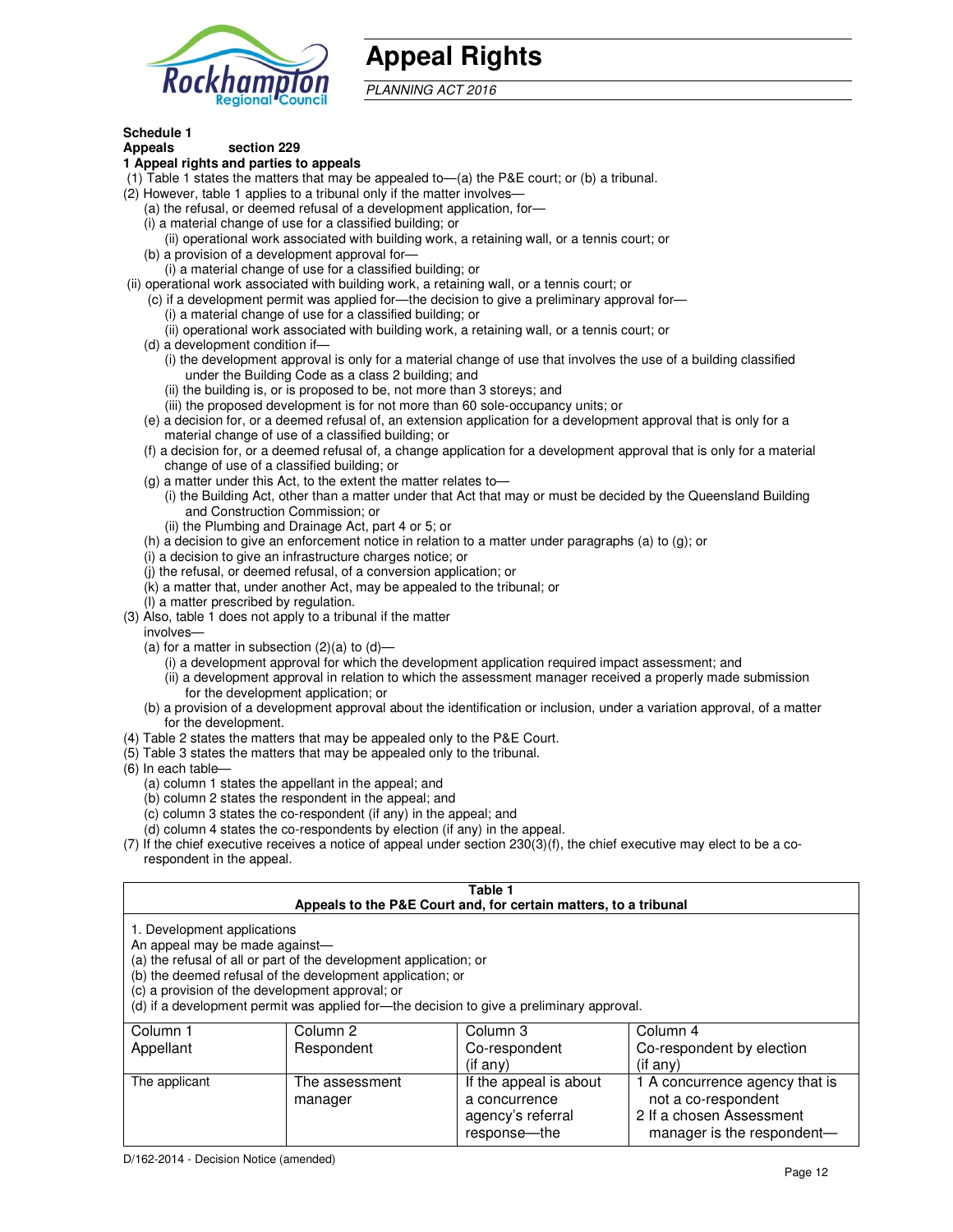| Table 1<br>Appeals to the P&E Court and, for certain matters, to a tribunal                                                                                                                                                                                                                                                                                                                                                                                                                                                                                                                                                                                                                                                                                                                                                                                                                                                                                       |                                                                                                                               |                                                                 |                                                                                                                                                                                                                                                                                                                                                 |  |
|-------------------------------------------------------------------------------------------------------------------------------------------------------------------------------------------------------------------------------------------------------------------------------------------------------------------------------------------------------------------------------------------------------------------------------------------------------------------------------------------------------------------------------------------------------------------------------------------------------------------------------------------------------------------------------------------------------------------------------------------------------------------------------------------------------------------------------------------------------------------------------------------------------------------------------------------------------------------|-------------------------------------------------------------------------------------------------------------------------------|-----------------------------------------------------------------|-------------------------------------------------------------------------------------------------------------------------------------------------------------------------------------------------------------------------------------------------------------------------------------------------------------------------------------------------|--|
|                                                                                                                                                                                                                                                                                                                                                                                                                                                                                                                                                                                                                                                                                                                                                                                                                                                                                                                                                                   |                                                                                                                               | concurrence agency                                              | the prescribed assessment<br>manager<br>3 Any eligible advice agency for<br>the application<br>4 Any eligible submitter for the<br>application                                                                                                                                                                                                  |  |
| 2. Change applications<br>An appeal may be made against-<br>(b) a deemed refusal of a change application.                                                                                                                                                                                                                                                                                                                                                                                                                                                                                                                                                                                                                                                                                                                                                                                                                                                         |                                                                                                                               |                                                                 | (a) a responsible entity's decision for a change application, other than a decision made by the P&E court; or                                                                                                                                                                                                                                   |  |
| Column 1<br>Appellant                                                                                                                                                                                                                                                                                                                                                                                                                                                                                                                                                                                                                                                                                                                                                                                                                                                                                                                                             | Column <sub>2</sub><br>Respondent                                                                                             | Column <sub>3</sub><br>Co-respondent<br>(if any)                | Column 4<br>Co-respondent by election<br>(if any)                                                                                                                                                                                                                                                                                               |  |
| 1 The applicant<br>2 If the responsible<br>entity is the<br>assessment<br>manager-an<br>affected entity that<br>gave a pre-request<br>notice or response<br>notice                                                                                                                                                                                                                                                                                                                                                                                                                                                                                                                                                                                                                                                                                                                                                                                                | The responsible<br>entity                                                                                                     | If an affected entity<br>starts the appeal-the<br>applicant     | 1 A concurrence agency for the<br>development application<br>2 If a chosen assessment<br>manager is the respondent-<br>the prescribed assessment<br>manager<br>3 A private certifier for the<br>development application<br>4 Any eligible advice agency for<br>the change application<br>5 Any eligible submitter for the<br>change application |  |
| 3. Extension applications<br>An appeal may be made against-                                                                                                                                                                                                                                                                                                                                                                                                                                                                                                                                                                                                                                                                                                                                                                                                                                                                                                       | (a) the assessment manager's decision about an extension application; or<br>(b) a deemed refusal of an extension application. |                                                                 |                                                                                                                                                                                                                                                                                                                                                 |  |
| Column 1<br>Appellant                                                                                                                                                                                                                                                                                                                                                                                                                                                                                                                                                                                                                                                                                                                                                                                                                                                                                                                                             | Column <sub>2</sub><br>Respondent                                                                                             | Column 3<br>Co-respondent<br>(if any)                           | Column 4<br>Co-respondent by election<br>(if any)                                                                                                                                                                                                                                                                                               |  |
| 1 The applicant<br>1.<br>For a matter other<br>2<br>than a deemed<br>refusal of an<br>extension<br>application $-$ a<br>concurrence<br>agency, other than<br>the chief executive,<br>for the application                                                                                                                                                                                                                                                                                                                                                                                                                                                                                                                                                                                                                                                                                                                                                          | The assessment<br>manager                                                                                                     | If a concurrence<br>agency starts the<br>appeal - the applicant | If a chosen assessment<br>manager is the respondent - the<br>prescribed assessment manager                                                                                                                                                                                                                                                      |  |
| 4. Infrastructure charges notices<br>An appeal may be made against an infrastructure charges notice on 1 or more of the following grounds<br>a) The notice involved an error relating to $-$<br>(i) The application of the relevant adopted charge; or<br>Examples of errors in applying an adopted charge -<br>The incorrect application of gross floor area for a non-residential development<br>Applying an incorrect 'use category', under a regulation, to the development<br>The working out of extra demands, for section 120; or<br>(i)<br>An offset or refund; or<br>(ii)<br>b) The was no decision about an offset or refund; or<br>c) If the infrastructure charges notice states a refund will be given - the timing for giving the refund; or<br>d) The amount of the charge is so unreasonable that no reasonable relevant local government could have<br>imposed the amount.<br>Column 1<br>Column <sub>2</sub><br>Column <sub>3</sub><br>Column 4 |                                                                                                                               |                                                                 |                                                                                                                                                                                                                                                                                                                                                 |  |
| Appellant                                                                                                                                                                                                                                                                                                                                                                                                                                                                                                                                                                                                                                                                                                                                                                                                                                                                                                                                                         | Respondent                                                                                                                    | Co-respondent                                                   | Co-respondent by election                                                                                                                                                                                                                                                                                                                       |  |

D/162-2014 - Decision Notice (amended)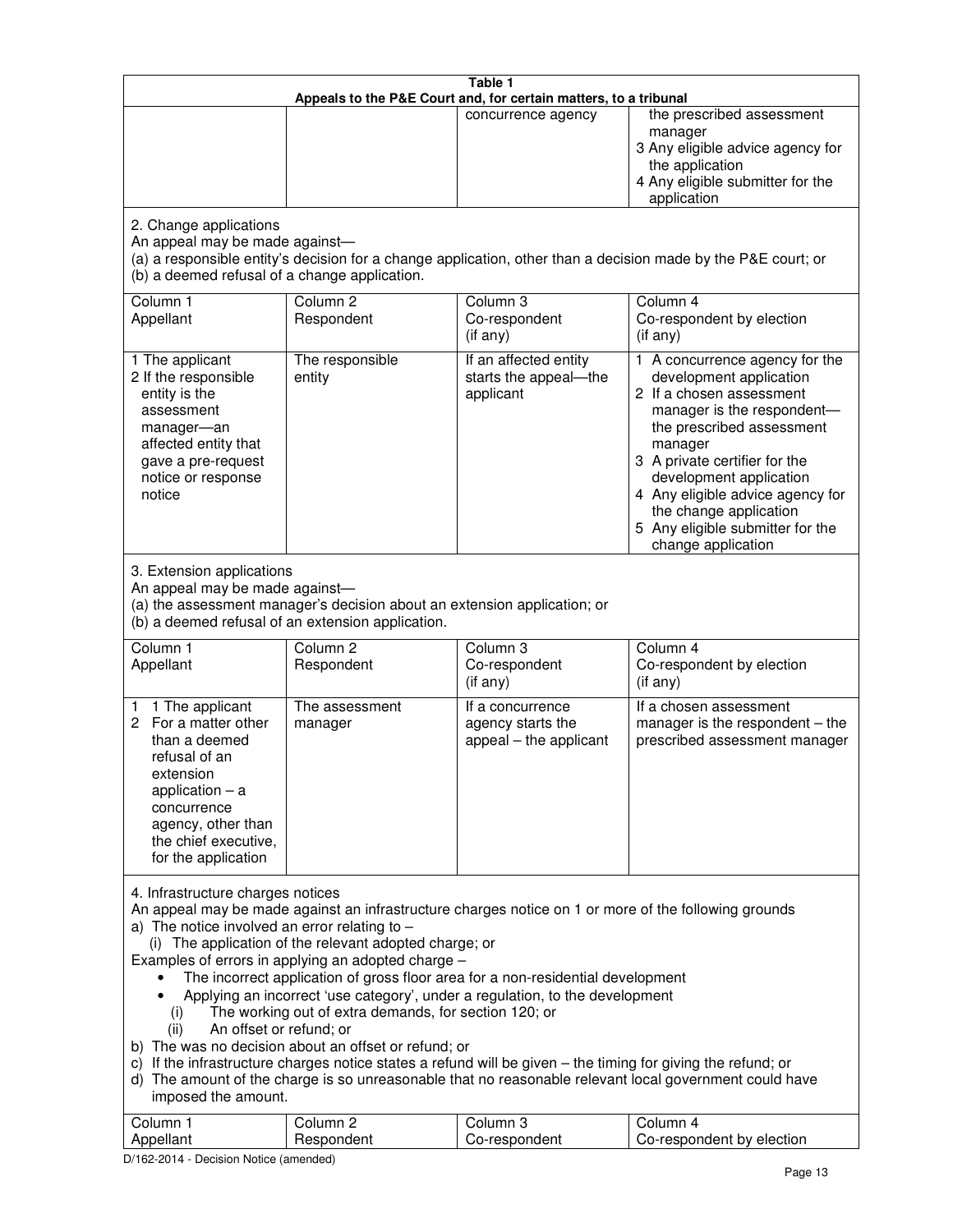| Table 1<br>Appeals to the P&E Court and, for certain matters, to a tribunal                                                                                                                                                                                                                                                                     |                                                                                                                                                                      |                                                                                                                         |                                                                                                                                                                            |  |  |  |
|-------------------------------------------------------------------------------------------------------------------------------------------------------------------------------------------------------------------------------------------------------------------------------------------------------------------------------------------------|----------------------------------------------------------------------------------------------------------------------------------------------------------------------|-------------------------------------------------------------------------------------------------------------------------|----------------------------------------------------------------------------------------------------------------------------------------------------------------------------|--|--|--|
|                                                                                                                                                                                                                                                                                                                                                 |                                                                                                                                                                      | (if any)                                                                                                                | $($ if any $)$                                                                                                                                                             |  |  |  |
| The person given the<br>Infrastructure charges<br>notice                                                                                                                                                                                                                                                                                        | The local government<br>that gave the<br>infrastructure charges<br>notice                                                                                            | $\blacksquare$                                                                                                          |                                                                                                                                                                            |  |  |  |
|                                                                                                                                                                                                                                                                                                                                                 | 5. Conversion applications<br>An appeal may be made against-<br>(a) the refusal of a conversion application; or<br>(b) a deemed refusal of a conversion application. |                                                                                                                         |                                                                                                                                                                            |  |  |  |
| Column 1<br>Appellant                                                                                                                                                                                                                                                                                                                           | Column <sub>2</sub><br>Respondent                                                                                                                                    | Column 3<br>Co-respondent<br>(if any)                                                                                   | Column 4<br>Co-respondent by election<br>(if any)                                                                                                                          |  |  |  |
| The applicant                                                                                                                                                                                                                                                                                                                                   | The local government<br>to which the conversion<br>application was made                                                                                              | $\blacksquare$                                                                                                          | $\overline{\phantom{a}}$                                                                                                                                                   |  |  |  |
| 6. Enforcement notices                                                                                                                                                                                                                                                                                                                          | An appeal may be made against the decision to give an enforcement notice.                                                                                            |                                                                                                                         |                                                                                                                                                                            |  |  |  |
| Column 1<br>Appellant                                                                                                                                                                                                                                                                                                                           | Column <sub>2</sub><br>Respondent                                                                                                                                    | Column 3<br>Co-respondent<br>(if any)                                                                                   | Column 4<br>Co-respondent by election<br>(if any)                                                                                                                          |  |  |  |
| The person given the<br>enforcement notice                                                                                                                                                                                                                                                                                                      | The enforcement<br>authority                                                                                                                                         |                                                                                                                         | If the enforcement authority is<br>not the local government for<br>the premises in relation to which<br>the offence is alleged to have<br>happened-the local<br>government |  |  |  |
| Table 2<br>Appeals to the P&E Court only                                                                                                                                                                                                                                                                                                        |                                                                                                                                                                      |                                                                                                                         |                                                                                                                                                                            |  |  |  |
| 1. Appeals from tribunal<br>section 252, on the ground of-<br>(b) jurisdictional error.                                                                                                                                                                                                                                                         | An appeal may be made against a decision of a tribunal, other than a decision under<br>(a) an error or mistake in law on the part of the tribunal; or                |                                                                                                                         |                                                                                                                                                                            |  |  |  |
| Column 1<br>Appellant                                                                                                                                                                                                                                                                                                                           | Column 2<br>Respondent                                                                                                                                               | Column 3<br>Co-respondent<br>$($ if any $)$                                                                             | Column 4<br>Co-respondent by election<br>(i f any)                                                                                                                         |  |  |  |
| A party to the<br>proceedings for the<br>decision                                                                                                                                                                                                                                                                                               | The other party to the<br>proceedings for the<br>decision                                                                                                            | $\qquad \qquad \blacksquare$                                                                                            |                                                                                                                                                                            |  |  |  |
| 2. Eligible submitter appeals<br>An appeal may be made against the decision to give a development approval, or an approval for a change<br>application, to the extent that the decision relates to-<br>(a) any part of the development application for the development approval that required impact assessment; or<br>(b) a variation request. |                                                                                                                                                                      |                                                                                                                         |                                                                                                                                                                            |  |  |  |
| Column 1<br>Appellant                                                                                                                                                                                                                                                                                                                           | Column 2<br>Respondent                                                                                                                                               | Column 3<br>Co-respondent<br>$($ if any $)$                                                                             | Column 4<br>Co-respondent by election<br>(if any)                                                                                                                          |  |  |  |
| 1 For a development<br>application-an<br>eligible submitter for<br>the development<br>application<br>2 For a change<br>application-an                                                                                                                                                                                                           | 1 For a development<br>application-the<br>assessment<br>manager<br>2 For a change<br>application-the<br>responsible entity                                           | 1 The applicant<br>2 If the appeal is about<br>a concurrence<br>agency's referral<br>response-the<br>concurrence agency | Another eligible<br>submitter for the<br>application                                                                                                                       |  |  |  |

D/162-2014 - Decision Notice (amended)

eligible submitter for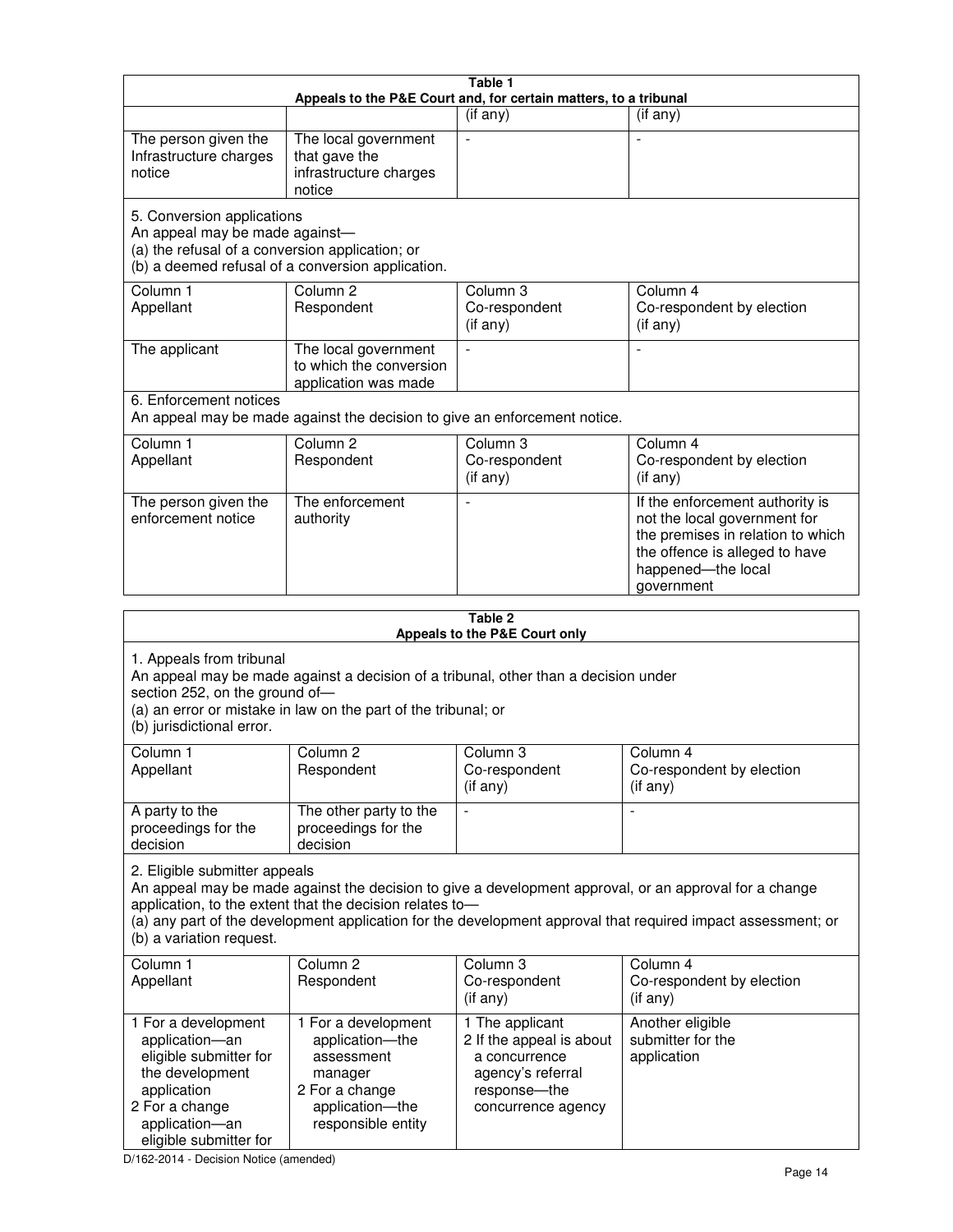| Table 2<br>Appeals to the P&E Court only                                                                                                                                                                                                                                                                                                                                                                           |                                                                                                                                                                                                      |                                                                                                                         |                                                                                        |  |  |
|--------------------------------------------------------------------------------------------------------------------------------------------------------------------------------------------------------------------------------------------------------------------------------------------------------------------------------------------------------------------------------------------------------------------|------------------------------------------------------------------------------------------------------------------------------------------------------------------------------------------------------|-------------------------------------------------------------------------------------------------------------------------|----------------------------------------------------------------------------------------|--|--|
| the change<br>application                                                                                                                                                                                                                                                                                                                                                                                          |                                                                                                                                                                                                      |                                                                                                                         |                                                                                        |  |  |
| 3. Eligible submitter and eligible advice agency appeals<br>An appeal may be made against a provision of a development approval, or failure to<br>include a provision in the development approval, to the extent the matter relates to-<br>(a) any part of the development application or the change application, for the development approval, that<br>required impact assessment; or<br>(b) a variation request. |                                                                                                                                                                                                      |                                                                                                                         |                                                                                        |  |  |
| Column 1<br>Appellant                                                                                                                                                                                                                                                                                                                                                                                              | Column <sub>2</sub><br>Respondent                                                                                                                                                                    | Column 3<br>Co-respondent<br>(if any)                                                                                   | Column 4<br>Co-respondent by election<br>(if any)                                      |  |  |
| 1 For a development<br>application-an<br>eligible submitter for<br>the development<br>application<br>2 For a change<br>application-an<br>eligible submitter for<br>the change<br>application<br>3 An eligible advice<br>agency for the<br>development<br>application or change<br>application                                                                                                                      | 1 For a development<br>application-the<br>assessment<br>manager<br>2 For a change<br>application-the<br>responsible entity                                                                           | 1 The applicant<br>2 If the appeal is about<br>a concurrence<br>agency's referral<br>response-the<br>concurrence agency | Another eligible submitter for the<br>application                                      |  |  |
| 4. Compensation claims<br>An appeal may be made against-                                                                                                                                                                                                                                                                                                                                                           | (a) a decision under section 32 about a compensation claim; or<br>(b) a decision under section 265 about a claim for compensation; or<br>(c) a deemed refusal of a claim under paragraph (a) or (b). |                                                                                                                         |                                                                                        |  |  |
| Column <sub>1</sub><br>Appellant                                                                                                                                                                                                                                                                                                                                                                                   | Column <sub>2</sub><br>Respondent                                                                                                                                                                    | Column 3<br>Co-respondent<br>(if any)                                                                                   | Column 4<br>Co-respondent by election<br>(if any)                                      |  |  |
| A person dissatisfied<br>with the decision                                                                                                                                                                                                                                                                                                                                                                         | The local<br>government to which<br>the claim was made                                                                                                                                               | ÷,                                                                                                                      | $\overline{a}$                                                                         |  |  |
| 5. Registered premises                                                                                                                                                                                                                                                                                                                                                                                             |                                                                                                                                                                                                      | An appeal may be made against a decision of the Minister under chapter 7, part 4.                                       |                                                                                        |  |  |
| Column 1<br>Appellant                                                                                                                                                                                                                                                                                                                                                                                              | Column <sub>2</sub><br>Respondent                                                                                                                                                                    | Column <sub>3</sub><br>Co-respondent<br>(if any)                                                                        | Column 4<br>Co-respondent by election<br>(if any)                                      |  |  |
| 1 A person given a<br>decision notice about<br>the decision<br>2 If the decision is to<br>register premises or<br>renew the<br>registration of<br>premises-an owner<br>or occupier of<br>premises in the<br>affected area for the<br>registered premises<br>who is dissatisfied<br>with the decision                                                                                                               | The Minister                                                                                                                                                                                         |                                                                                                                         | If an owner or occupier starts the<br>appeal - the owner of the<br>registered premises |  |  |